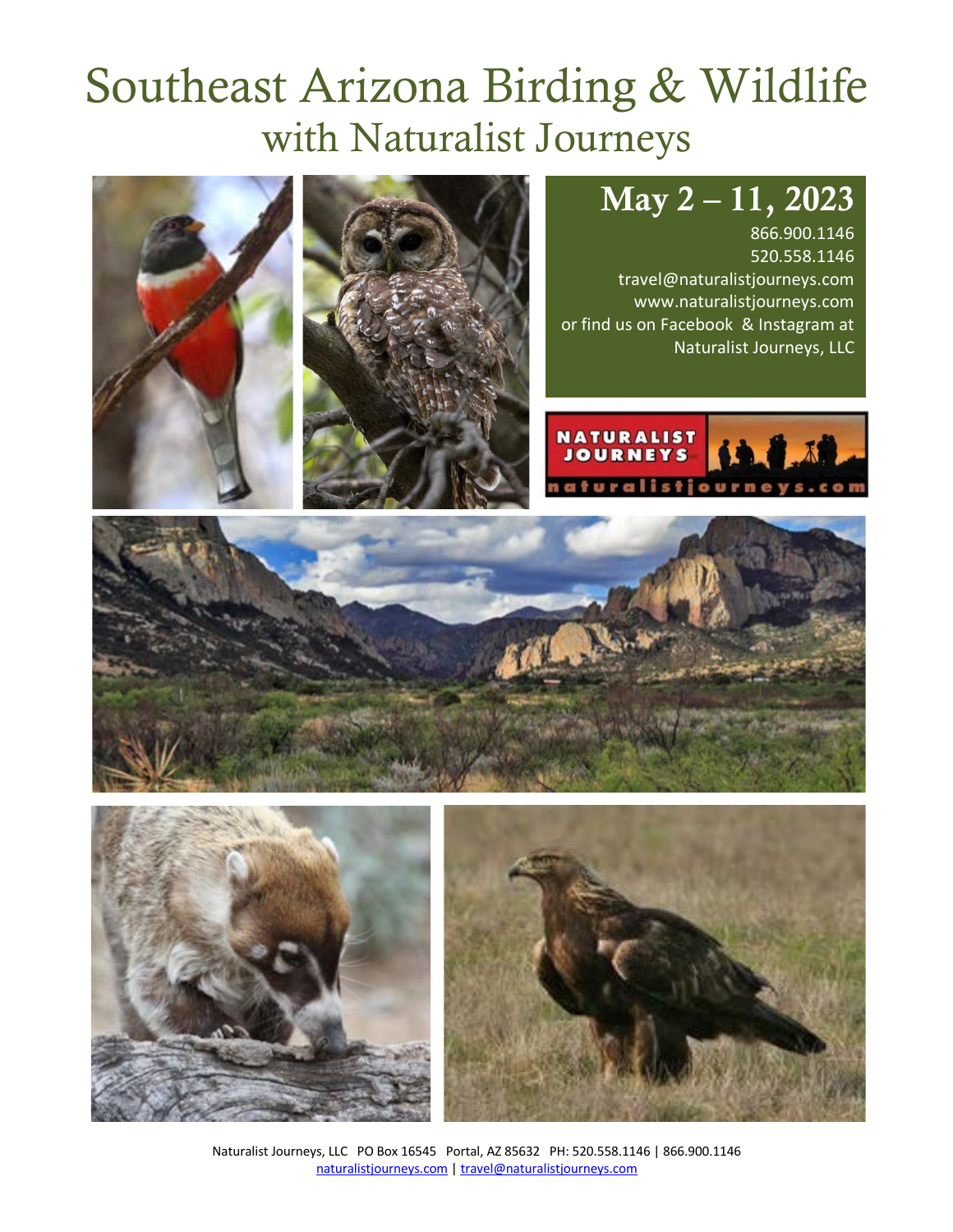# One of our best! Enjoy 3 nights each at prime birding lodges during the peak of spring migration. This is one of North America's most treasured birding hotspots.

Few places in the U.S. offer the remarkable combination of scenery, biological diversity, and experience like the sky island mountain ranges of Southeastern Arizona. These ranges rise from deserts and grasslands; the elevation changes afford rich biodiversity, rare in such a small geographic area.

This tour coincides with spring migration, which peaks from late April through mid-May. Spectacular residents like Elegant Trogon, Red-faced Warbler, and Sulphur-bellied Flycatcher range north here from Mexico and Central America. They arrive keen to set up breeding in this almost subtropical realm. On cool, shaded trails, walk between yucca, tall pines, and a host of plants more commonly seen on the Mexican plateau.

Begin with a scenic drive from Tucson, Arizona, to the southeast corner of the state, exploring the remarkable Amerind Foundation Museum and the oasis Twin Lakes ponds near Willcox for migrating shorebirds. Spend three days in the magical Chiricahua Mountains, where Mexican species breed in cool mountain canyons below spires of welded volcanic tuff.

Next, stay three nights at the delightful Casa de San Pedro from which we explore cool, lush canyons of the Huachuca Mountains in search of Mexican Spotted Owl, Olive Warbler, Greater Pewee, and more. We often find Elegant Trogon at The Nature Conservancy's Ramsey Canyon Preserve, and ahead of dining in historic Bisbee, we explore an excellent wetland at Whitewater Draw.

Finally, explore the corridor south of Tucson, Madera, Box and Florida Canyons, Kino Springs, Patagonia State Park, and The Paton Center for Hummingbirds, all from wonderful digs at the Amado Territory Inn. All hotels selected offer premium location and hospitality. Join us to discover the region's birding hotspots, scenic vistas, and local restaurants.

### Tour Summary

10-Day / 9-Night Tour \$3490, from Tucson, Arizona Airport is Tucson International (TUS)

### Tour Highlights

- Explore Southeastern Arizona's Sky Island Mountains at the peak of spring migration
- $\checkmark$  Enjoy delightful lodges; feel a bit pampered with special meals and hospitality
- $\checkmark$  Visit Old Bisbee, with its mining history and eclectic locals
- Experience many photo opportunities colorful birds and other wildlife abound
- $\checkmark$  Get an up close and personal study on hummingbirds over a dozen species!
- $\checkmark$  Join an owl-prowl to find Whiskered Screech Owl, Elf Owl, and more

# Day-to-Day Itinerary

# Tues., May 2 Arrival in Tucson | Amerind Foundation | Willcox Playa | Portal

Welcome to Southeast Arizona! You arrive today in Tucson, a vibrant city surrounded by mountain ranges that rise dramatically from the Sonoran Desert floor. Please plan to arrive no later than 1:00 PM.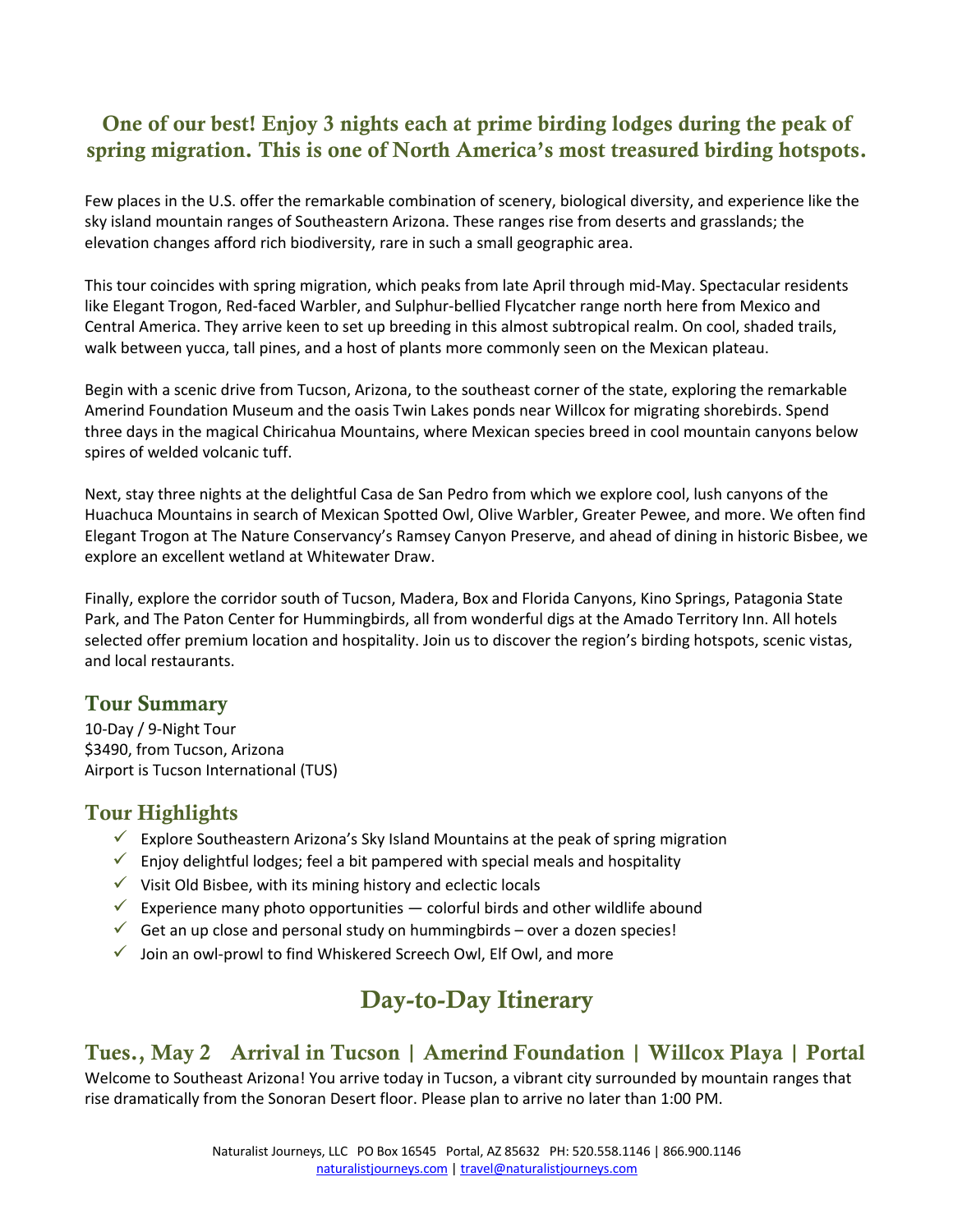We leave the urban setting behind, and drive towards the southeast corner of the state, making several stops en route. The renowned Amerind Foundation is a private, non-profit anthropological and archaeological museum and research center, established in 1937. It is situated in Texas Canyon, a fascinating geologic area of colorful granite monoliths. Enjoy exhibits of Native American cultures, near and far. Their gift store is a wonderful place to pick up authentic jewelry, basketry, and pottery.

We stop next at the Twin Lakes Golf Course ponds near Willcox, which should be teaming with migrant shorebirds and waders. American Avocet, White-faced Ibis, Black-crowned Night-Heron, Western and Eared Grebes, and various phalaropes and sandpipers are often present.

Tonight, we stay in the charming village of Portal with stunning views of the Chiricahua Mountains. Settle in and enjoy dinner and an overview of the week to come. Enjoyed a leisurely catered meal with mountain vistas all around.

*Accommodations at Cave Creek Ranch, Portal (D)*

# Wed., May 3 High Mountain Birding | Owling

Today we head to the top of the Chiricahuas, on a dramatic mountain road from which we witness the epic drama of fires that roared through the Chiricahua and Huachuca Mountains in May and June of 2011. Between dramatic views of the peaks and surrounding desert, we find still lovely conifer forest to hunt for Mexican Chickadee, a specialty of the Chiricahuas. Look for Red-faced and Olive Warblers, as well as Greater Pewee. Explore beautiful mountain streams, picnic in high mountain meadows, and enjoy the peaceful setting while you

discover new birds, wildflowers, and mammals like Apache Fox Squirrel, possible Coatimundi, Javelina, Coue's White-tailed Deer — even Black Bear is possible!

Tonight, we return for an early dinner at our lodgings. Learn more about the region's small owls; afterwards we venture out to hear and see them.

*Accommodations at Cave Creek Ranch, Portal (B,L D)*

# Thurs., May 4

# Cave Creek Canyon | Southwestern Research Station | Grasslands | Portal

Enjoy dawn in a magical realm. Bird calls echo through the canyons. Dusky-capped and Brown-crested Flycatchers nest in the area, as do a host of interesting warblers such as Grace's, Virginia's, Lucy's, Olive, and Red-faced. Woodhouse's Scrub Jay quickly makes their presence known in the lower grassland reaches, while the highly-social Mexican Jay holds its own amid the oaks.

Cave Creek Canyon is one of the most biologically diverse places in the United States; here the ecosystems of the Rocky Mountains, the Sierra Madres, the Chihuahuan Desert, and the Sonoran Desert intricately combine. In the maze of volcanic rock pinnacles with crenellated walls of orange tuff, you see contrasts like yuccas standing above bracken ferns, and Douglas Fir entwined with Arizona Sycamore. Several pairs of Elegant Trogon have nested in the canyon for many years; their ecological story is closely tied to neighboring Mexico and the Sierra Madres. While walking the cool and shaded paths of the canyon, we're also likely to see Painted Redstart, Cordilleran Flycatcher, Acorn Woodpecker, and Arizona Woodpecker — just to name a few highlights!

Visit the American Museum's Southwestern Research Station and learn more about research and programs conducted by biologists from around the world that recognize the special biodiversity of the area.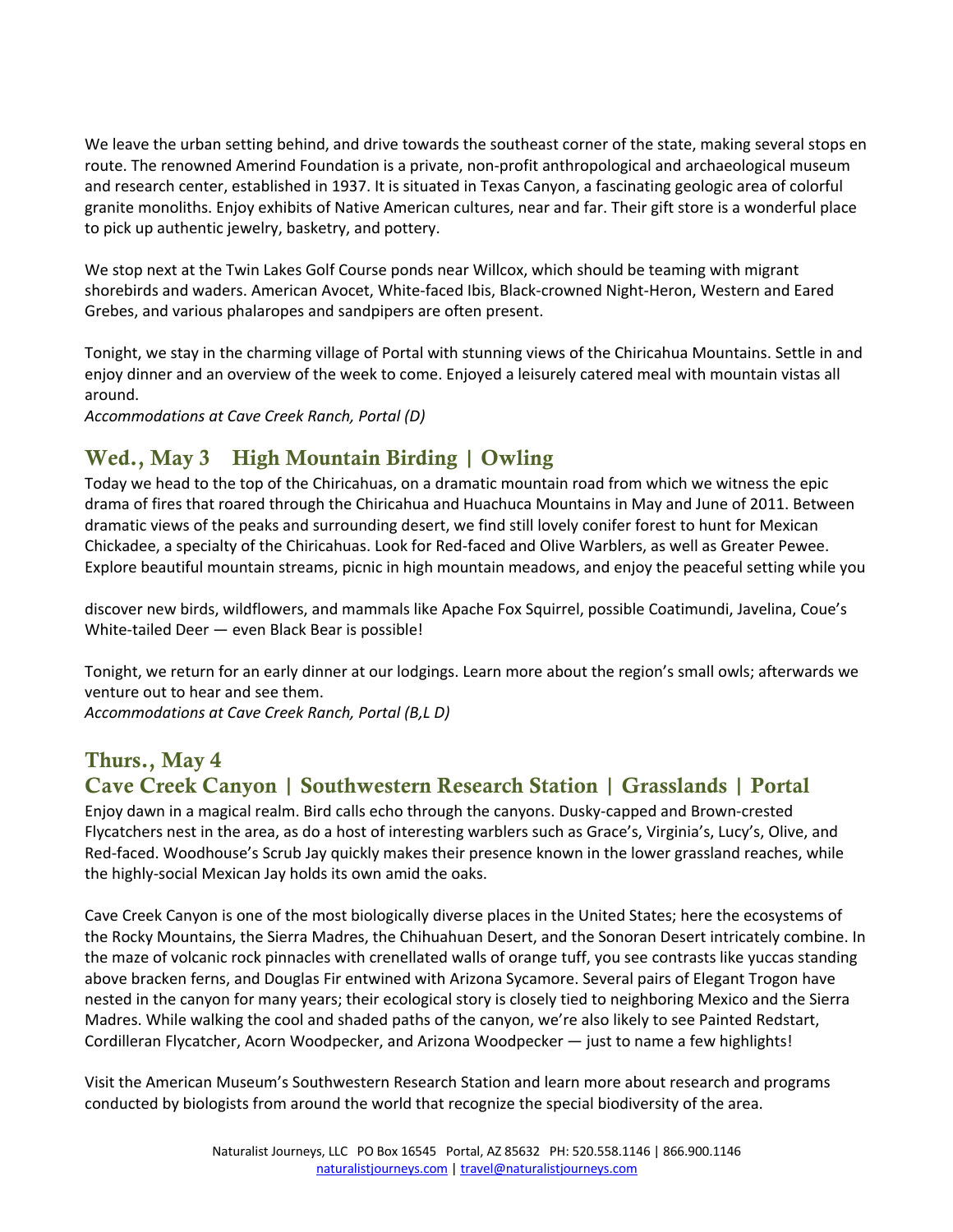Portal is a birder's mecca, and this afternoon we walk the streets of this picturesque village, seeking out tanagers, orioles, and other species that use the verdant oasis. We also stop at local feeders that can be very productive. We then visit State Line Road looking for grassland specialties such as Scaled Quail, several thrashers, and Greater Roadrunner, and take a peek at what migrants abound at Willow Tank, a birding hotspot.

Tonight, enjoy dinner at a local restaurant and indulge in fabulous views of the Chiricahuas. *Accommodations at Cave Creek Ranch, Portal (B,L,D)*

# Fri., May 5 Chiricahua National Monument | Bisbee | The San Pedro River

Today we say farewell to Portal and retrace our route up and over the mountains to the rock wonderland of the Chiricahua National Monument. In this area of spectacular rock pillars, formed by volcanic activity and erosion, famous Apache leaders Cochise and Geronimo and their followers once hid from American troops. Today, Zonetailed Hawk and Peregrine Falcon patrol the rugged rock landscape. Learn more about the geological processes that formed the park and walk the trails between the rock formations, looking for Rock and Canyon Wrens, Painted Redstart, Blue-gray Gnatcatcher, Red-faced Warbler, and Mexican Jay. With luck, we may spot an inquisitive Coatimundi, a relative of the raccoon. Claret-cup Cacti and Yucca should be in bloom and we enjoy a picnic lunch.

Then we head west across extensive grasslands under the shadow of the Dos Cabezas Mountains, watching for raptors and Lark Bunting. Visit the famous old west town of Bisbee to stretch our legs and look around, get a coffee or an ice-cream.

We then head to our most delightful lodgings at the Casa de San Pedro, on the San Pedro River south of Sierra Vista. Casa de San Pedro is a nationally acclaimed inn; they say it is 90 miles from Tucson and inches from heaven. We agree! We find it the ideal location for our group, with meeting space, incredible hospitality, active bird feeders, a pond, and the San Pedro River right outside our door. From the Casa, we can explore cottonwoods that fringe the river, as well as surrounding grasslands and the nearby Huachuca Mountains, a Mecca for hummingbird enthusiasts. You soon discover why so many guests return here again and again.

After a full day of learning and exploring, we enjoy a catered dinner at the Casa. *Accommodations at the Casa de San Pedro (B,L,D)* 

# Sat., May 6 Carr Canyon | Ash Canyon Feeders & Favorite Local Spots

After a delicious (some say outrageous!) breakfast at Casa de San Pedro, we head out to upper Carr Canyon, driving switchbacks up a mountain road to search for the birds of the high pine forest. Here we may find Steller's Jay, Hairy Woodpecker, Greater Pewee, Buff-breasted Flycatcher (extremely local in the U.S.), Hutton's Vireo, Black-throated Gray, Olive, and Grace's Warblers, Yellow-eyed Junco, and—with luck—a Northern Goshawk. Beautiful Ponderosa Pines dominate our trail, which is punctuated by exhibits about the silver mines run here over 100 years ago on a geologically dramatic cliff known as "The Reef."

We enjoy a picnic lunch near local feeders at Ash Canyon where we hope to see Lucifer Hummingbird, as well as more regular Anna's, Black-chinned, and possibly migrant Rufous Hummingbirds. Acorn, Ladder-backed, and Arizona Woodpeckers, Mexican Jay, White-winged Dove, and up to three species of orioles (including Scott's Oriole) are all expected at the feeders. We visit a few more favorite local spots before returning to the Casa with our sights set on the B&B's famous pie!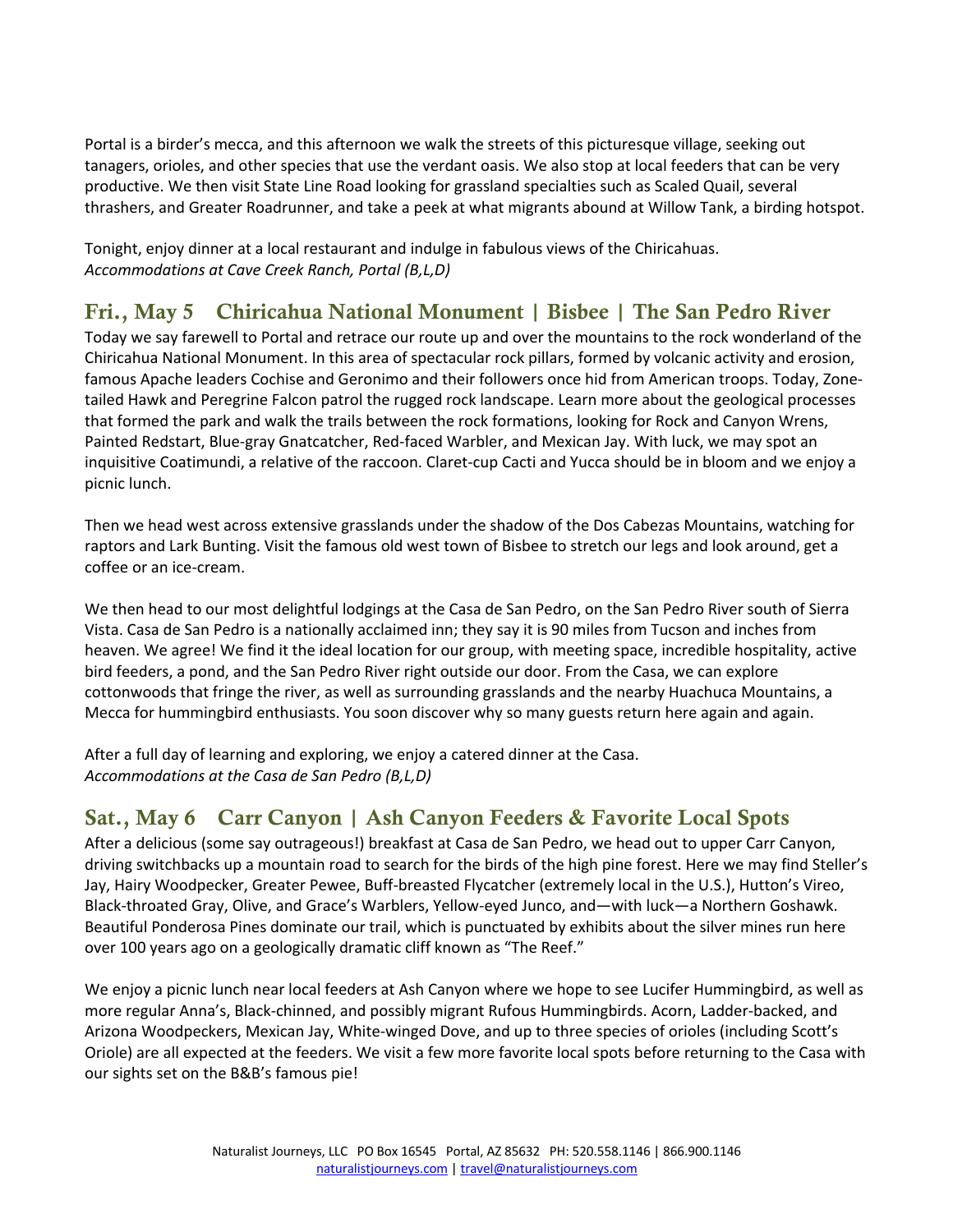This evening's dinner is at a favorite local restaurant. *Accommodations at Casa de San Pedro, Hereford (B,L,D)*

# Sun., May 7 Ramsey Canyon | San Pedro River Walk

This morning we visit The Nature Conservancy Preserve at Ramsey Canyon—one of the first well-known birding sites in Southeast Arizona. Here, Ramsey Creek descends through oak woodlands, its banks lined with massive Arizona Sycamores, the favored nesting trees of Elegant Trogon. We also hope to see Coatimundis, Wild Turkey, Strickland's Woodpecker, Golden Eagle, Black-throated Gray, and other warblers, and a variety of colorful hummingbirds at close range. Walk the trails, browse the bookstore and gift shop, or park yourself under a tall, bending sycamore to wait for the birds to come to you! Butterflies occur here in abundance, as do a number of reptiles, amphibians, and dragonflies.

We return to the Casa this afternoon and enjoy some walking time along the San Pedro River. Birds of interest here include Swainson's and Gray Hawks, Black Phoebe, Cassin's Kingbird, Abert's Towhee, Summer Tanager, Blue Grosbeak, Bell's Vireo, Lucy's Warbler, Yellow-breasted Chat, and several species of grassland sparrows. Rarely, a Green Kingfisher is present along the river or at a nearby pond.

Dinner tonight is catered at the Casa. *Accommodations at the Casa de San Pedro (B,L,D)*

# Mon., May 8 Patagonia | Patagonia Lake | Roadside Rest | Amado

After breakfast, we head to the little hamlet of Patagonia, site of one of The Nature Conservancy's very first preserves. As we enter Patagonia, we stop at the municipal butterfly garden ― close enough to the Mexican border to host an unusual stray. Learn more about native plants that frequent the area's butterfly gardens. We drive through extensive grasslands near Sonoita, where we look for Pronghorn and Chihuahuan Raven.

In Patagonia we visit hummingbird feeders at the Tucson Audubon Society's Paton Center for Hummingbirds. The former home of the late Wally and Marion Paton, who invited visitors to their backyard feeders, the property was purchased in 2015 by the chapter to protect it for posterity. In addition to their usually reliable Violet-crowned Hummingbird, 211 other species have been recorded onsite.

The Nature Conservancy has a preserve here with very similar habitat to that of the San Pedro River. We make a short visit to their visitor site so you can learn more about their conservation work, and we always network for recent bird sightings.

After lunch in town, and depending on our time today, we may bird the riparian shoreline of Patagonia Lake State Park, a hidden treasure in the rolling hills. A beautiful creek trail provides a home for many species, including Canyon Towhee, Inca Dove, Vermilion Flycatcher, Black Vulture, and several species of hummingbirds. It is a good place to try for rare Black-capped Gnatcatcher, seen on a regular basis.

A visit to the famous Patagonia Roadside Rest shows off some stunning geology and can reward us with views of Thick-billed Kingbird, Black Vulture, and Yellow-breasted Chat flitting among ash, walnut, and cottonweed trees. Then it's on to our lodgings in Green Valley, a retirement community south of Tucson close to some very birdy canyons of the Santa Rita Mountains.

*Accommodations at the Amado Territory Inn (B,L,D)*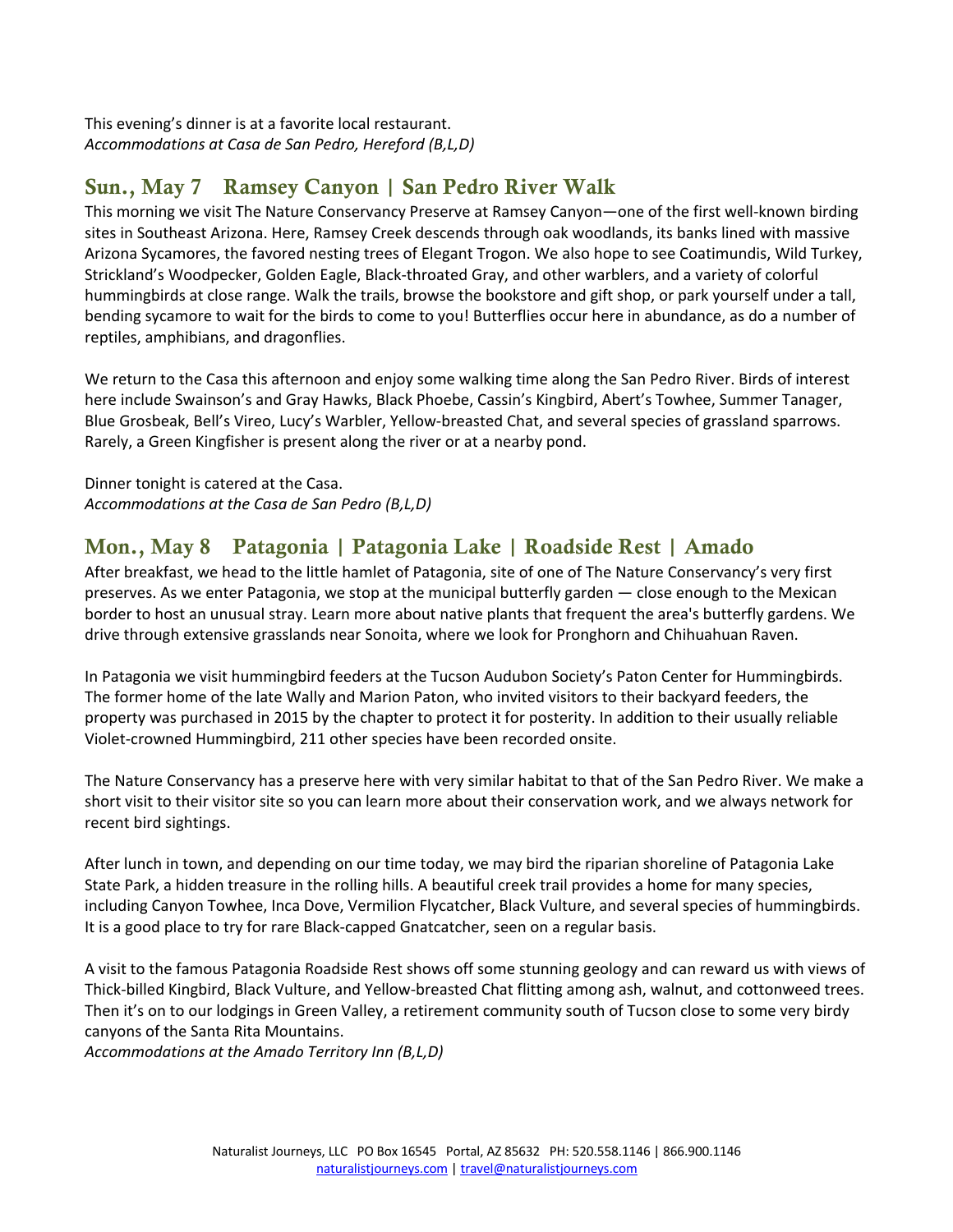# Tues., May 9 Florida, Box, & Madera Canyons

Florida, Box and Madera Canyons are carved out of the Santa Rita Mountains. Florida Canyon gives us the chance to look for Rufous-capped Warbler along with Broad-tailed, Broad-billed, and Anna's Hummingbirds, Cactus Wren, and Black-headed Grosbeak. Box Canyon for the last two years have had Five-striped Sparrow and recently, there have been Black-capped Gnatcatchers here as well!

Madera Canyon, one of the most famous birding areas in the United States, is a north-facing valley in the Santa Rita Mountains with riparian woodland along an intermittent stream, bordered by mesquite, juniper-oak woodlands, and pine forests. Madera Canyon is home to over 250 species of birds, including 15 hummingbird species, as well as avian specialties like Elegant Trogon, Elf Owl, Sulphur-bellied Flycatcher, and Painted Redstart. Arizona Gray Squirrel can be found here, and Black-tailed Jackrabbit are found in the grasslands surrounding the peaks. It is also a great place to spy nesting Elegant Trogons. We walk Madera Canyon trails along the creek beneath white-barked Arizona Sycamore trees, where a pair of Cooper's Hawk is likely nesting and where we can learn about plant communities. Flame-colored Tanager have been seen for a number of years here — a colorful highlight! Acorn Woodpecker call from their food-storage trees and even visit local feeders to join the array of hummingbirds. In the lush Madrean-oak woodlands, Painted Redstart appear almost tame; we may also see Common Bushtit and Hutton's Vireo. At local feeders, we are likely to find Black-headed Grosbeak, Scott's and Hooded Orioles, and Mexican Jay.

In grasslands adjacent to the Santa Rita Mountains, we look for Botteri's, Rufous-winged, and Rufous-collared Sparrows, as well as other specialties of the area. As the afternoon draws to a close, we drive east, crossing a lush grassland area with Pronghorn.

Enjoy dinner in Tubac, an artisan's village where good restaurants abound. *Accommodations at the Amado Territory Inn (B,L,D)* 

# Wed., May 10 Canoa Ponds | Tumacacori | Pena Blanca Lake

The corridor south of Tucson is replete with birds, some of the migrants arriving here first due to the river area's lower elevation. Along the Santa Cruz River we may find specialties such as Rose-throated Becard, Gray Hawk, or even the rare Sinaloa Wren.

Canoa Ranch Conservation Park has a very productive pond where we add water bird species to our growing tally of Southeast Arizona's avifauna. The Santa Rita Mountains loom behind and we watch the sky for Golden Eagle and other raptors.

Going south to Rio Rico, we take in a few more birding hotspots close to the historic mission at Tumacacori, an impressive site. Pena Blanca Lake is a delightful final stop. *Accommodations at the Amado Territory Inn (B,L,D)*

# Thurs., May 11 Departures from Tucson

We offer an optional bird walk along the Santa Cruz River early in the morning, or a chance to visit a very special local feeder site that has an excellent pollination garden. We then pack up and drive to Tucson for flights out after 12:00 PM. *(B)*